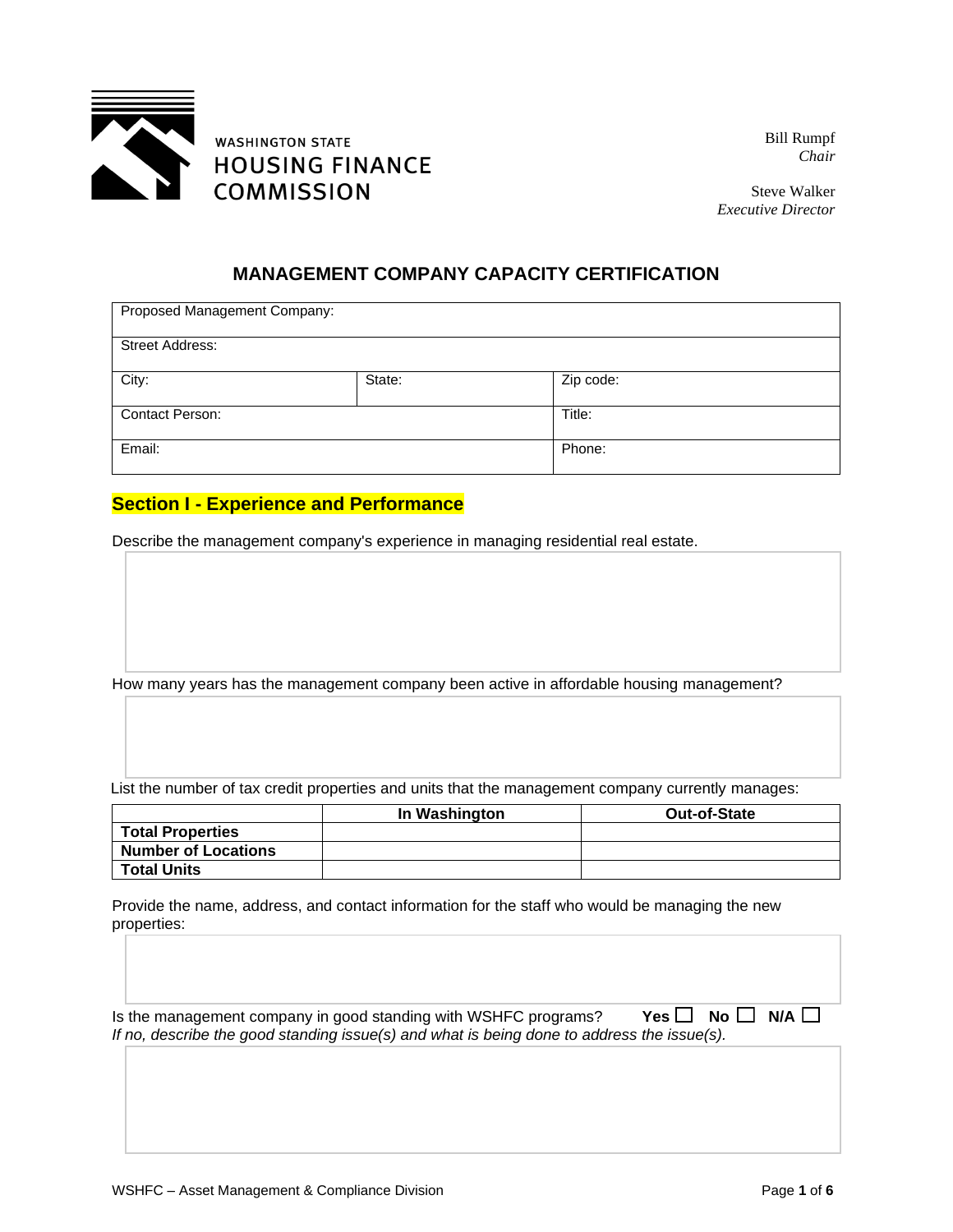|             | Has WSHFC ever recommended the management company seek additional training or technical |  |  |  |
|-------------|-----------------------------------------------------------------------------------------|--|--|--|
| assistance? | Yes $\Box$ No $\Box$ N/A $\Box$                                                         |  |  |  |

Disclose any management contracts terminated or not renewed in the last two years. Describe the reason(s) why any contracts were canceled or not renewed.

|                                   |  | Has management or any of its personnel ever been involved in governmental or judicial action concerning |
|-----------------------------------|--|---------------------------------------------------------------------------------------------------------|
| a violation of Fair Housing Laws? |  | <b>Yes</b> $\Box$ <b>No</b> $\Box$ <i>If yes, please provide details:</i>                               |

Within the past 10 years, has a project for which the management company is a principal been involved in a bankruptcy, adverse fair housing settlement, civil rights settlement or adverse federal or state government proceeding and settlement? **Yes No** *If yes, please provide details:*

Within the past 10 years, has the management company ever been debarred or received a limited denial of participation by a federal or state agency from participating in a development program? **Yes No** *If yes, please provide details:*

Within the past 10 years, has the management company been involved in a project which received an allocation of tax credits, but failed to meet standards or requirements of the tax credit allocation; or failed to fulfill one of the representations contained in an application for tax credits? *(This includes returning an allocation of tax credits to the agency after the carryover agreement has been signed.)* **Yes** *□* **No □** *If yes, please provide details:* 

Within the last five years, has a project for which the management company is the principal been in mortgage default or arrearage of three months or more on a Federal Housing Administration (FHA) insured project, Rural Development (RD) funded rental project, tax-exempt bond funded mortgage, agency loan, tax credit project or any other publicly subsidized project? **Yes**  $\Box$  **No**  $\Box$  *If yes, please provide details:* 

WSHFC – Asset Management & Compliance Division **Page 2** of 6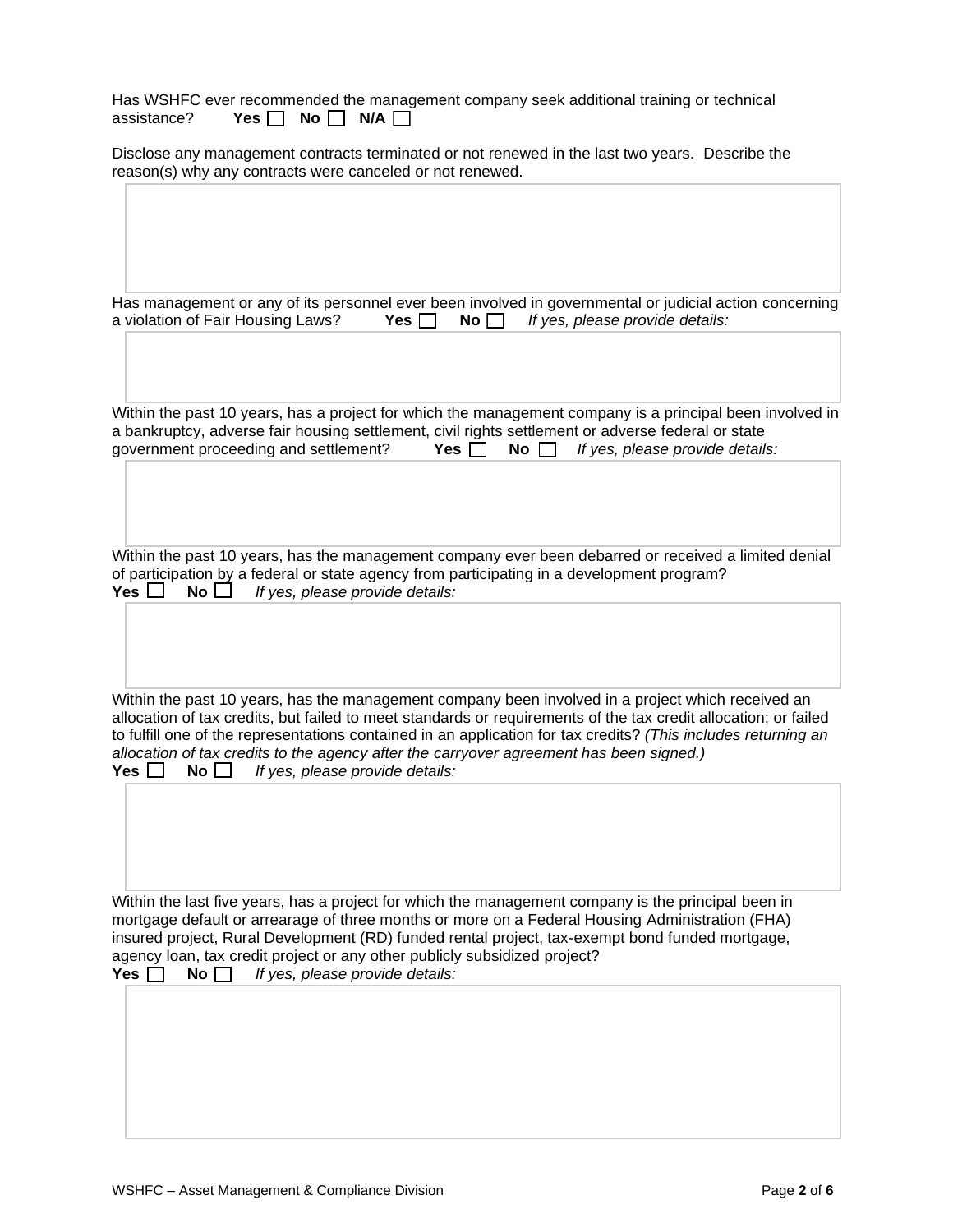Within the last five years, has the management company been found to be directly or indirectly responsible for any other project in which there is or was uncorrected noncompliance more than three months from the date of notification by WSHFC or any other state allocating agency? Yes  $\Box$  No  $\Box$  If yes, please provide details:

| Which of the following certifications does the management company require onsite managers to obtain |  |
|-----------------------------------------------------------------------------------------------------|--|
| and maintain through continuing education? (Check all that apply)                                   |  |

- $\Box$ Housing Credit Certified Professional (HCCP)
- $\Box$ Certified Credit Compliance Professional (C3P)
- $\Box$ Tax Credit Compliance System (TaCCS)
- $\Box$ National Compliance Professional (NCP)
- $\Box$ Tax Credit Specialist (TCS) and (eTCS)
- $\Box$ Specialist in Housing Credit Management (SHCM)
- П None of the above

List any other qualifications the management company requires for onsite managers:

| <b>Education:</b>           |  |
|-----------------------------|--|
| <b>Previous Experience:</b> |  |
| Other:                      |  |

#### **Section II – Operations & Structure**

| Is the management company a subsidiary of another entity?                                                                                                   | Yes ∏ | No l   | If yes, what entity: |
|-------------------------------------------------------------------------------------------------------------------------------------------------------------|-------|--------|----------------------|
|                                                                                                                                                             |       |        |                      |
| Identify any common interest or ownership between the property owner and the management company:                                                            |       |        |                      |
|                                                                                                                                                             |       |        |                      |
| Is the management company properly incorporated in WA?                                                                                                      | Yes.  | No I I |                      |
| Describe the lines of authority, responsibility, and accountability within the management company (e.g.,<br>Asset Management, Compliance, Leasing):         |       |        |                      |
|                                                                                                                                                             |       |        |                      |
| Relating to eligibility and record keeping, describe the oversight the management company will<br>provide to ensure compliance with the tax credit program: |       |        |                      |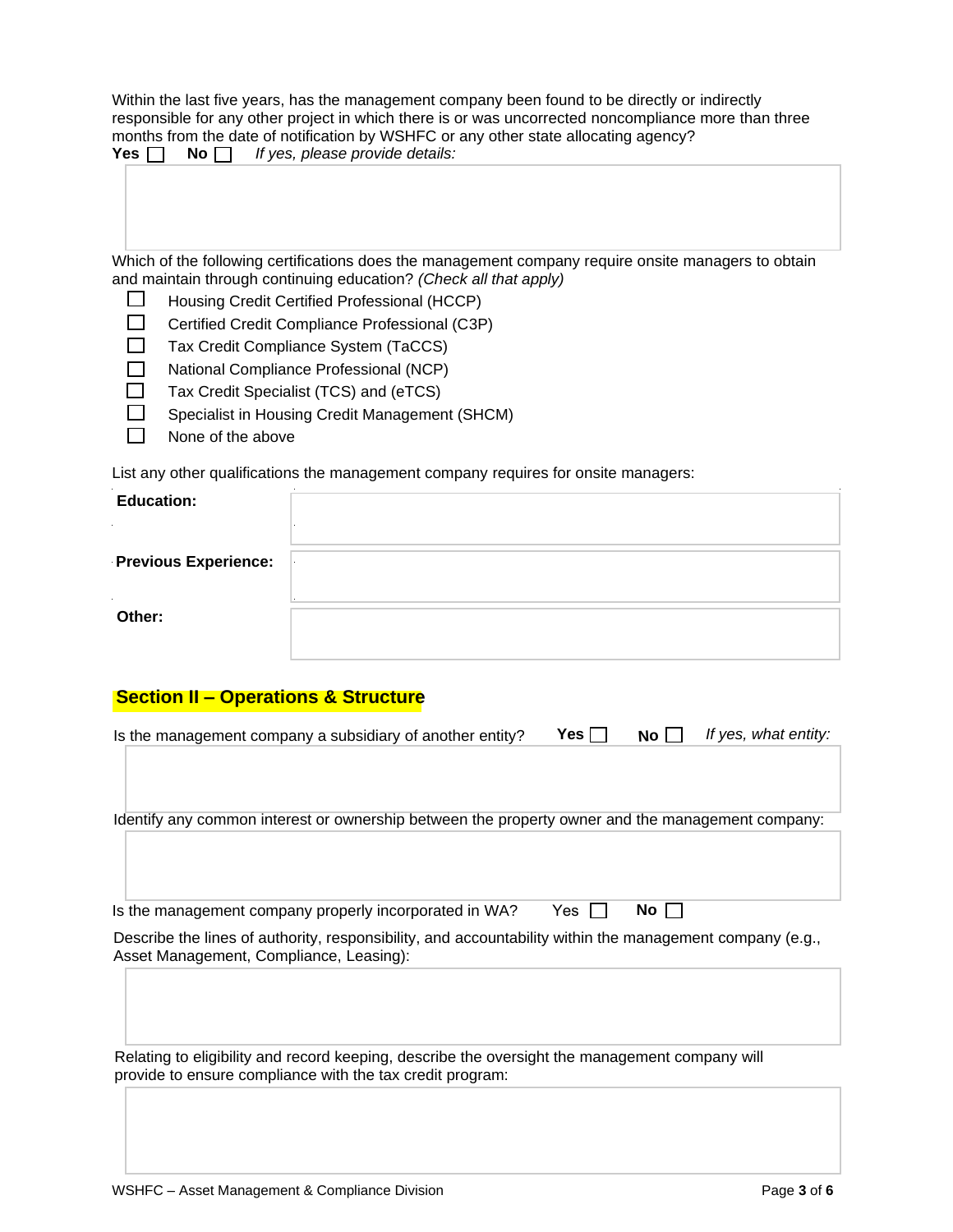Describe the types of self-monitoring policies and procedures the management company uses to assure quality control:

|               |                | How often do management company executives or supervisors visit the properties? |                 |              |
|---------------|----------------|---------------------------------------------------------------------------------|-----------------|--------------|
| Weekly $\Box$ | Monthly $\Box$ | Quarterly $\Box$ Semi-Annually $\Box$                                           | Annually $\Box$ | Other $\Box$ |

List the position(s) responsible to carry out the functions of eligibility determination, resident selection, unit assignment, and certification:

Describe the level of knowledge the person(s) performing the tasks in the previous question is expected to possess:

Describe the screening tools that will be utilized to ensure eligible applicants are selected. Indicate whether credit reports, criminal history/background, and verification of previous rental history will be used:

Describe the management company's recordkeeping requirements. What measures are in place to ensure resident information is safe and secure?

Describe the management company's experience with Affirmative Fair Housing Marketing practices:

#### **Section III – Marketing & Services**

Describe the types of services and amenities provided at the communities managed by the management company. Include in an attachment pictures, brochures, and other materials as appropriate.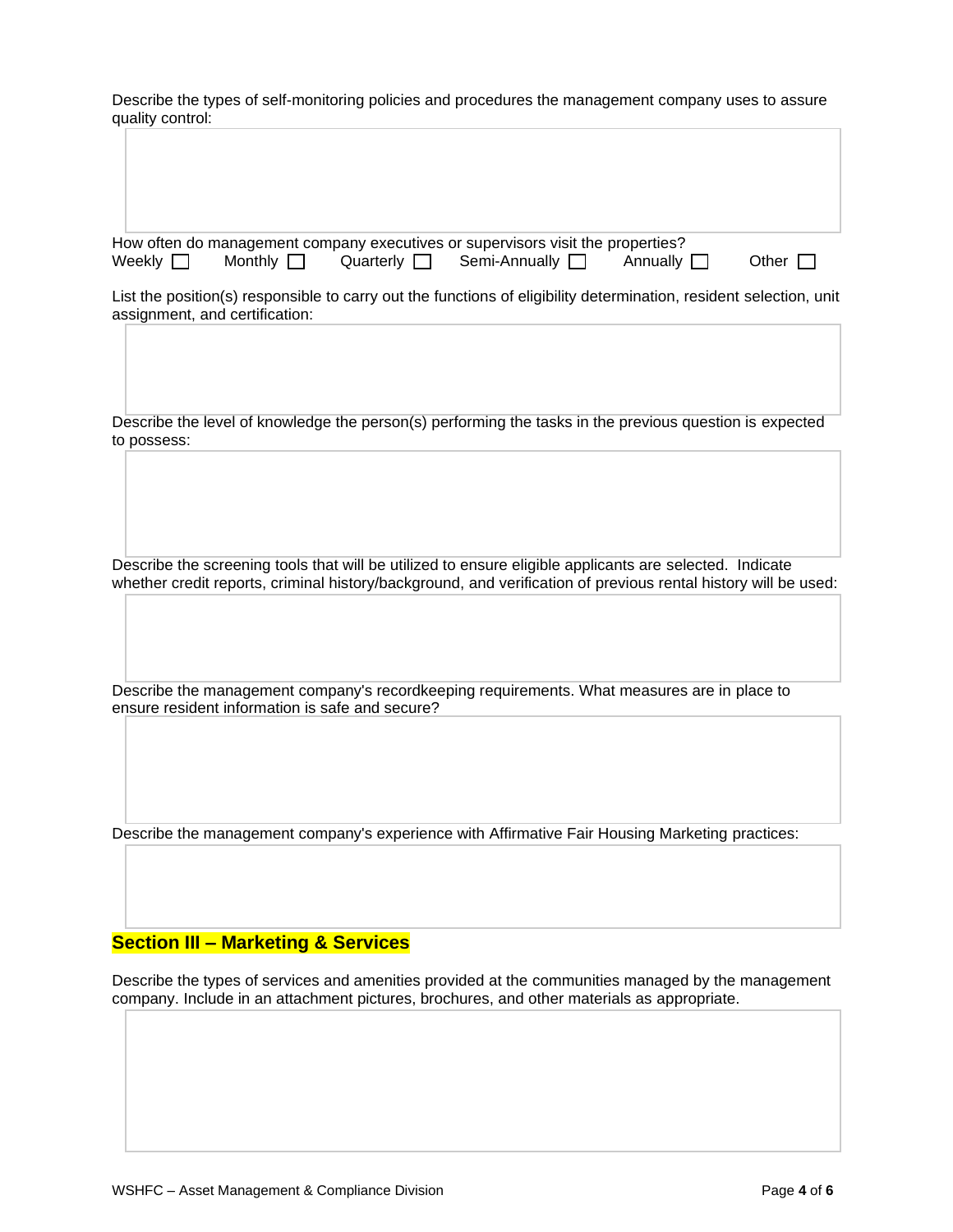Describe any special needs populations (e.g. Senior, Homeless) the management company has served. What does the management company view as critical factors in successfully serving these populations?

Describe the management company's customer service philosophy:

How does the management company receive and act upon feedback from customers, employees, vendors, and others?

Does the management company use the internet to market its properties? **Yes**  $\Box$  **No**  $\Box$ *If yes, please provide a description of the management company's use of the internet to market its properties:*

## **Section IV - Training**

Describe the management company's employee training and development program:

Does the management company provide Fair Housing training for onsite staff, including maintenance staff? **Yes**  $\Box$  **No**  $\Box$ 

Has the management company or any of its personnel attended training provided by WSHFC? Yes  $\Box$  No  $\Box$ 

*If yes, please provide the names and titles of all attendee(s), as well as the date of training. If no, please describe when you will be sending staff to our training:*

Describe the type and frequency of tax credit training that will be provided to onsite staff: